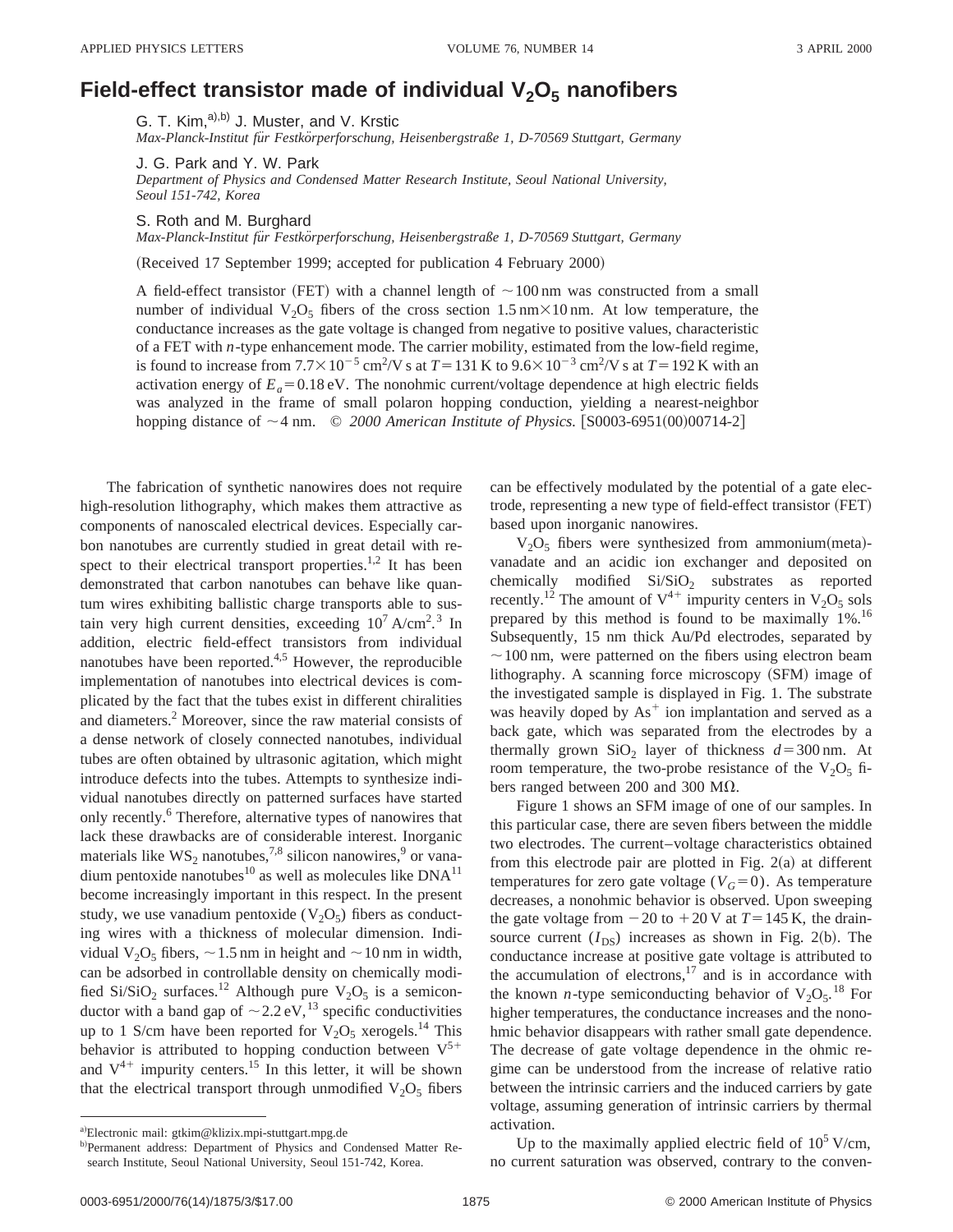

FIG. 1. SFM image of  $V_2O_5$  fibers below Au/Pd electrodes, separated by  $\sim$ 100 nm. Current–voltage characteristics were measured between the middle two electrodes, which are connected by seven  $V_2O_5$  fibers.

tional FET behavior.<sup>19</sup> The charge distribution induced by the gate voltage as a function of the distance from the insulating layer is described by Eq.  $(1)$ :<sup>20</sup>

$$
n = n_0 \left( 1 + \frac{y}{\lambda_D \sqrt{2}} \right)^{-2},\tag{1}
$$

where *y* is the distance from the insulating layer and  $\lambda_D$  is Debye length given by the relation  $\lambda_D = d_i(k_BT\sqrt{2})/(qV_g)$ , with  $d_i$  as thickness of the insulator and  $q$  the unit charge of electron. Using the values of  $T=145$  K,  $d_i=300$  nm,  $V_g$  $=20$  V, the Debye length is estimated to 26.6 nm, which is considerably larger than the thickness of the individual  $V_2O_5$ fibers  $(1.5 \text{ nm})$ . As a consequence, a very high drain/source voltage would be required for pinch-off, which was not reached in our experiments.

The carrier mobilities are estimated from the linear regime of the *I* – *V* characteristic ( $E < \sim 6 \times 10^3$  V/cm) following Eq.  $(2)$ :<sup>21</sup>

$$
\frac{g_d}{\sqrt{g_m}} \sqrt{\frac{L}{Z}} \frac{V_d}{C_i} = \sqrt{\mu} (V_g - V_0), \qquad (2)
$$

where  $g_d$  is the differential conductance  $\partial I_{DS} / \partial V_{DS}$ ,  $g_m$  the transconductance  $\partial I_{DS} / \partial V_G$ , *L* the channel length (100 nm), *Z* the channel width (10 nm $\times$ 7 fibers in our case), and  $C_i$  the capacitance of the  $SiO<sub>2</sub>$  layer per unit area which was taken as  $1.2 \times 10^{-12}$  F/cm<sup>2</sup>.<sup>19</sup>  $V_0$  is the threshold voltage that accounts for the voltage drop of various origins across the insulator-semiconductor interface. In Fig. 3, the left term of Eq. (2) is plotted against gate voltage for  $V_{DS} = 0.06$  V. Following Eq.  $(2)$ , the slope gives the square root mobility at each gate voltage, and as the slope in this case is linear, the mobility is constant for gate voltage between  $-20$  and +20 V. A mobility of  $1.63 \times 10^{-4}$  cm<sup>2</sup>/V s was obtained for  $T=145$  K, and the mobility increases with temperature as illustrated by the left inset of Fig. 3. From the slope of the left inset of Fig. 3, the activation energy is calculated to be  $E_a$ =0.18 eV.<sup>22</sup> In the right inset of Fig. 3,  $-\sqrt{\mu}V_0$  vs  $\sqrt{\mu}$  is plotted. From this slope,  $V_0$  is estimated to be  $-16.7$  V. Its negative sign confirms that the  $V_2O_5$  fibers have *n*-type carriers (electrons).<sup>18,23</sup>

Assuming that the nonohmic behavior at high drain/ source voltages  $(E > 10^4 \text{ V/cm})$  is explained by smallpolaron hopping, $^{24}$  the nonohmic regime can be fitted to Eq.  $(3)$ :  $^{24}$ 



FIG. 2. (a) Current–voltage characteristics obtained from the middle two electrodes (see Fig. 1) with zero gate voltage ( $V<sub>G</sub>=0$  V) at different temperatures *T*=131, 145, 160, 192, 294 K. (b) 3D plot of *I/V* curves in dependence of gate voltage at  $T=145$  K.

$$
j = \frac{e n \omega_{\rm op}}{\pi} \sinh\left(\frac{e V_{\rm DS} a}{2 k_B T L}\right) \exp\left(-\frac{E_a}{k_B T}\right) = \alpha \sinh\left(\frac{e V_{\rm DS} a}{2 k_B T L}\right), \tag{3}
$$

where  $\omega_{op}$  is the optical phonon frequency, *L* the channel length, and *a* the nearest-neighbor hopping distance. Following this approach, we determined the best fitting parameters for each gate voltage and temperature. The fitting parameter except the sinh term in Eq.  $(3)$  was taken as  $\alpha$ . Assuming the carrier concentration, *n*, is composed of the intrinsic carrier density,  $n_0$ , and the induced carrier concentration,  $n_{ind}$ , *n* is



FIG. 3. Gate dependence of  $(g_d/\sqrt{g_m})(\sqrt{LV_d}/\sqrt{ZC_i})$  values at  $T=145$  K  $(V_{DS} = 0.06 \text{ V})$ . Left inset: temperature dependence of mobilities. Right inset: relation between  $-\sqrt{\mu}V_0$  and calculated square root of mobility.